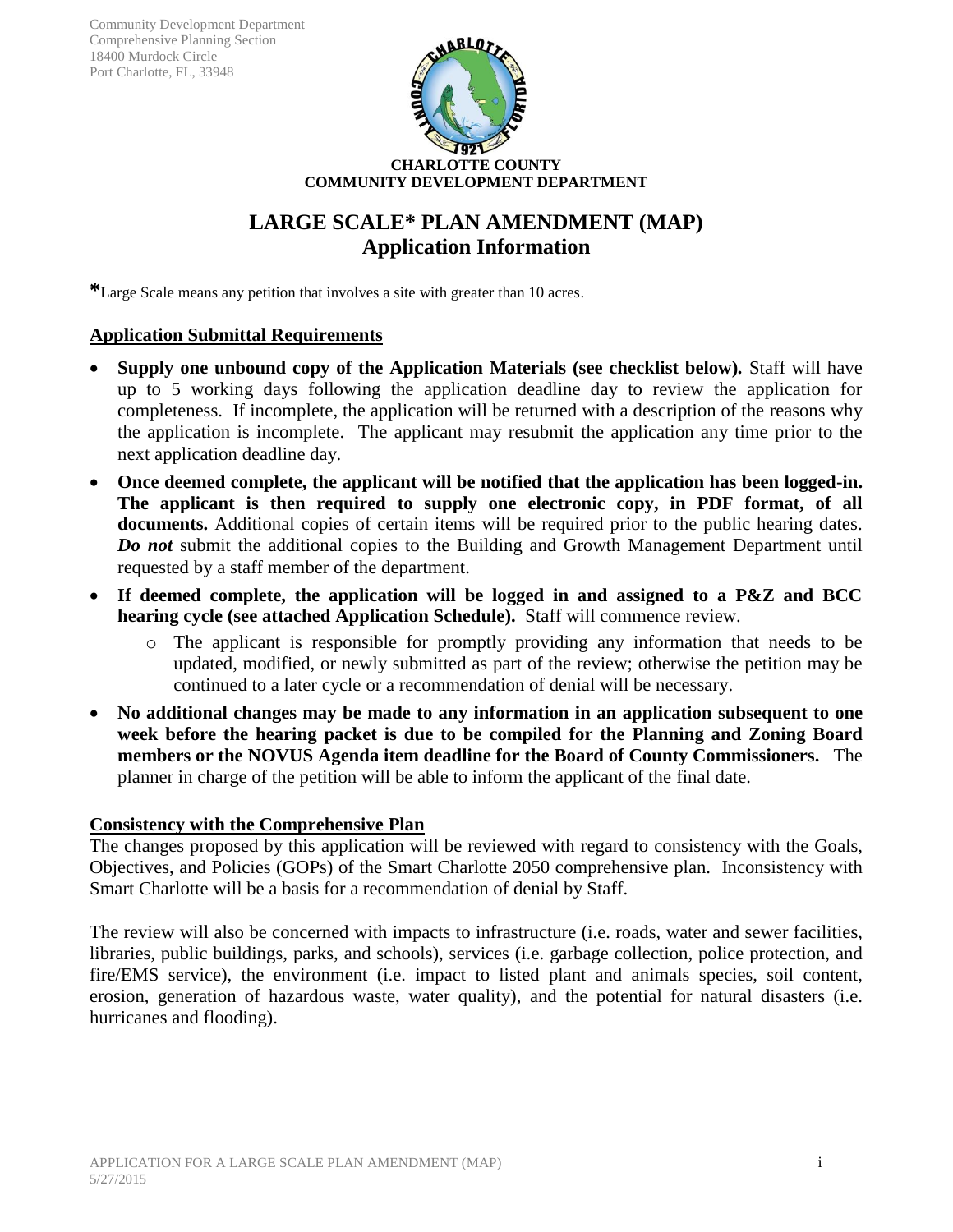# **Application Materials**

- **Q** Completed Application Form
- Survey and accurate legal description (including acreage), signed and sealed by a registered land surveyor
	- For unplatted property, one original boundary survey *- one hard copy and one copy in AutoCAD format*
	- For platted land, one original surveyor's sketch
- Most current *Title Insurance Policy* or an *Ownership and Encumbrance Report* for subject property
- $\Box$  Notarized authorization from each owner, as applicable (Form A)
- Notarized authorization for agent to submit petition, as applicable (Form B)
- $\Box$  A copy of any covenants, easements or restrictions that have been recorded for the subject site
- *Environmental Assessment Report*
- *Traffic Impact Analysis* 
	- *Hurricane Evacuation Study,* as applicable
- Letters of availability of utility service from sanitary sewer and potable water utilities that would provide service to the site and *Estimated Potable Water and Sanitary Sewer Usage Report*
- *Archeological/Historical Memo* indicating whether or not listed objects are located on the subject site
	- *Archeological/Historical Survey,* as applicable
- $\Box$  Adjacent property owners map and an electronic copy of the adjacent property owners list in text format (txt file) provided on disc
- $\Box$  Affidavits A & B, signed and notarized
- Filing fee of **\$2,640.00**, with check made payable to the Charlotte County Board of County Commissioners or CCBCC

# **Additional Copies for Hearing Packet**

10 copies each of the following when requested by department staff:

- any bound items
- any maps or other graphics sized larger than  $11 \times 17$  (except surveys)
- any items in color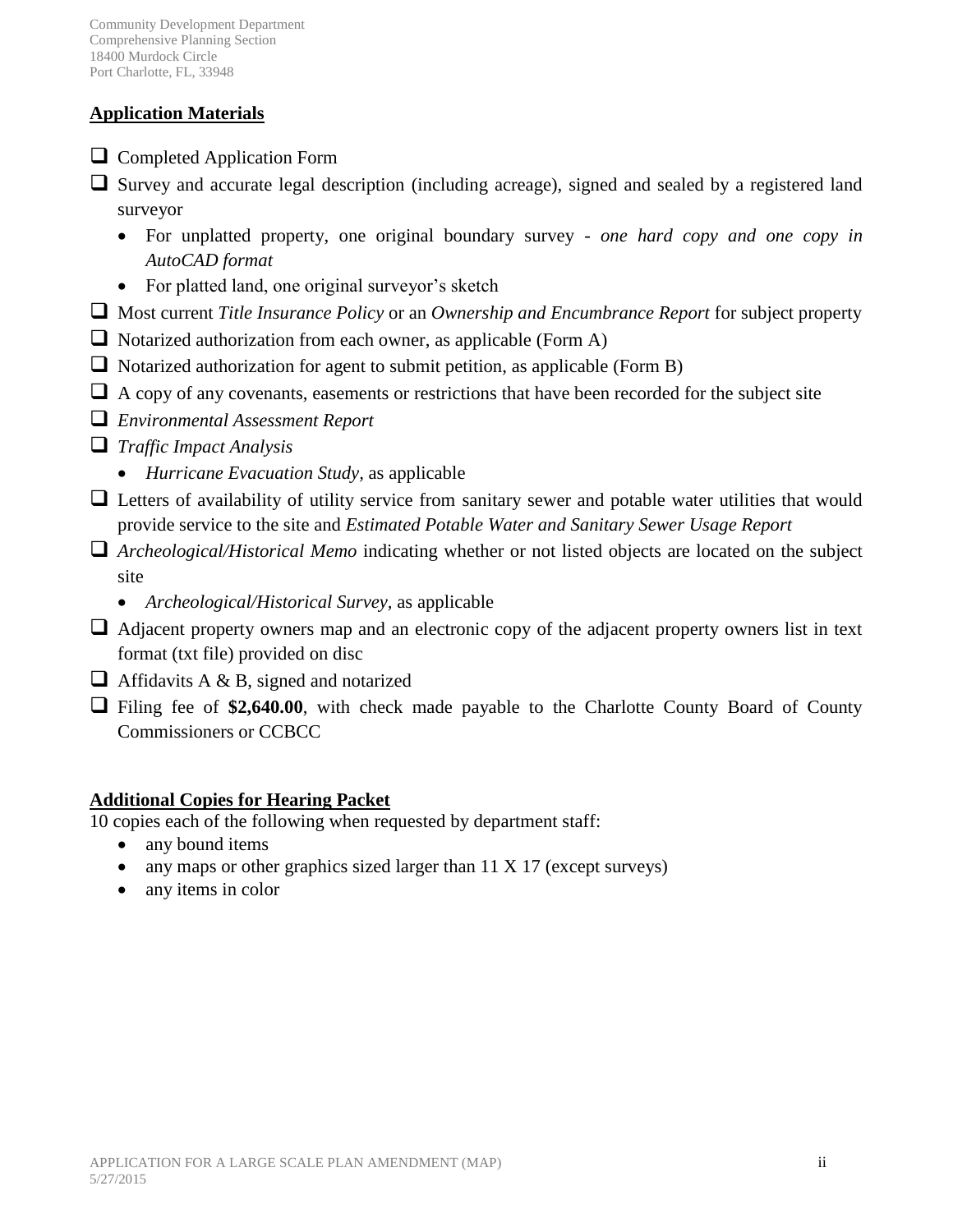# **ATTENTION**

## **If you are submitting an application that, if approved, will increase the amount of density allowed to be developed on your property, read this notice.**

FLU Policy 1.2.7 of Smart Charlotte County outlines those situations wherein the Transfer of Density Units program is applicable.

"The TDU program shall be used during the review and approval process for all plan amendments and rezonings that propose to increase the base density on land and street vacations that would result in an accumulation of acreage allowing development of new units of density; this requirement shall continue to apply to lands that have been annexed by the City of Punta Gorda."

Property may be exempted from the TDU program if located within a Revitalizing Neighborhood with an adopted Revitalization Plan. The exemption would need to be consistent with policies adopted into Smart Charlotte.

If not exempted, property must meet one of these requirements in order to be an acceptable Receiving Zone:

#### **FLU Policy 1.2.10 TDU Receiving Zones**

Receiving zones inside the Urban Service Area include lands within the following designations of FLUM Series Map #2: 2050 Framework:

- 1. Emerging Neighborhoods.
- 2. Maturing Neighborhoods.
- 3. Economic Corridors and Centers.
- 4. CRAs
- 5. Revitalizing Neighborhoods prior to adoption of a Revitalization Plan and also what may be required in accordance with a Revitalization Plan.

Receiving Zones within the Rural Service Area include lands within:

- 1. Rural Community Mixed Use areas.
- 2. The Rural Settlement Area Overlay District.

#### **AND**

Must not be in a prohibited Receiving Zone:

#### **FLU Policy 1.2.11 Prohibited Receiving Zones**

Density shall not be transferred into:

- 1. Lands within Managed Neighborhoods (FLUM Series Map #2).
- 2. Lands within the Resource Conservation and Preservation FLUM categories.
- 3. Land containing historical or archeological resources, or land deemed to contain environmentally sensitive resources; when a portion of a property contains resources, that area deemed not to contain resources may receive density if it meets one of the criteria of a receiving zone, a conservation easement will be required over the resource along with an undeveloped buffer of at least 100 feet. An historical structure that is to be integrated into a development will not need to be buffered.
- 4. Lands within the Prime Aquifer Recharge Area (FLUM Series Map #6).
- 5. Lands within the one-half mile setback of the Watershed Overlay District and Tippen Bay and Long Island Marsh (FLUM Series Map #4).
- 6. Land within a Public Water System Wellhead Protection Area (FLUM Series Map #7).
- 7. Land on a barrier island.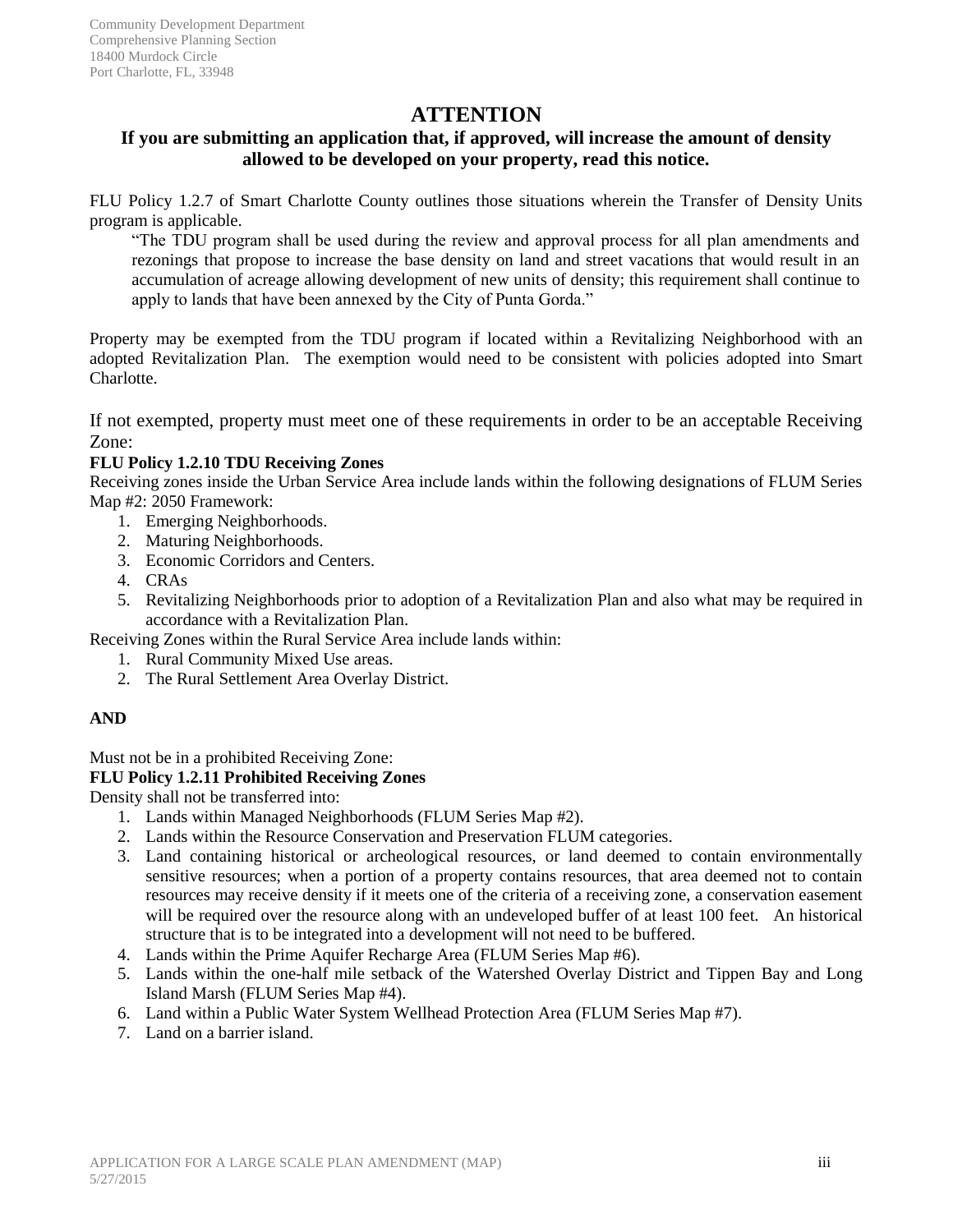Community Development Department Comprehensive Planning Section 18400 Murdock Circle Port Charlotte, FL, 33948



#### **CHARLOTTE COUNTY COMMUNITY DEVELOPMENT DEPARTMENT**

# **APPLICATION for LARGE SCALE PLAN AMENDMENT (MAP)**

| Date Received:  | Time Received:          |
|-----------------|-------------------------|
| Date of Log-in: | Petition #:<br>Accela#: |
|                 |                         |
| Receipt #:      | <b>Amount Paid:</b>     |

### **1. PARTIES TO THE APPLICATION**

| <b>Name of Applicant:</b> |        |             |  |
|---------------------------|--------|-------------|--|
| <b>Mailing Address:</b>   |        |             |  |
| City:                     | State: | Zip Code:   |  |
| Phone Number:             |        | Fax Number: |  |
| <b>Email Address:</b>     |        |             |  |
|                           |        |             |  |
| Name of Agent:            |        |             |  |
| <b>Mailing Address:</b>   |        |             |  |
| City:                     | State: | Zip Code:   |  |
| Phone Number:             |        | Fax Number: |  |
| <b>Email Address:</b>     |        |             |  |
|                           |        |             |  |

#### **Name of Engineer/Surveyor:**

| <b>Mailing Address:</b> |        |             |
|-------------------------|--------|-------------|
| City:                   | State: | Zip Code:   |
| <b>Phone Number:</b>    |        | Fax Number: |
| Email Address:          |        |             |

**Name of Property Owner** (if more than one property owner, attach a separate sheet with a list of all owners):

| <b>Mailing Address:</b> |        |             |
|-------------------------|--------|-------------|
| City:                   | State: | Zip Code:   |
| Phone Number:           |        | Fax Number: |
| Email Address:          |        |             |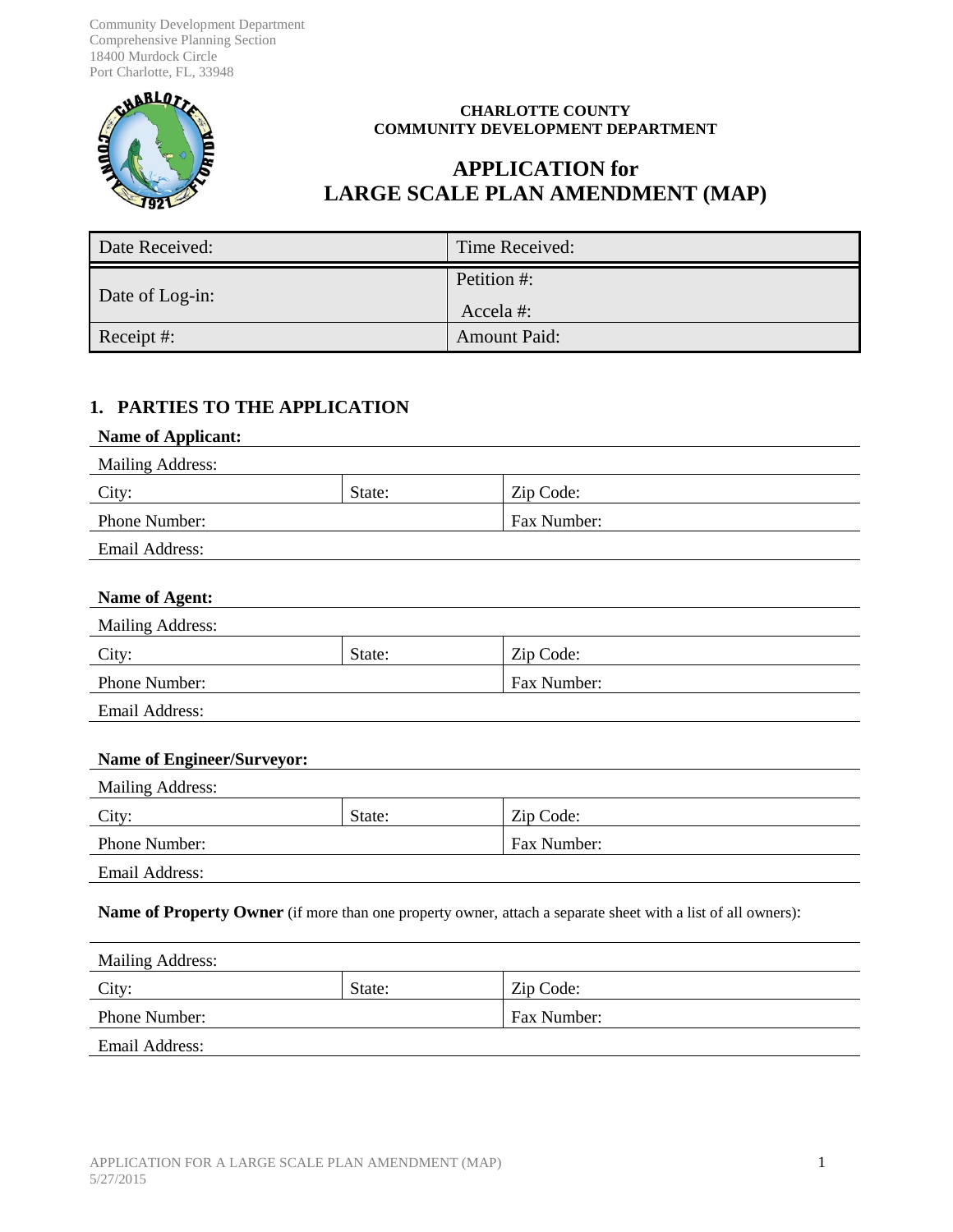# **2. PROPERTY INFORMATION**

If more than one account number exists, attach a separate sheet listing all information required by this section

| Property Account #:                           |             |              |
|-----------------------------------------------|-------------|--------------|
| Section:                                      | Township:   | Range:       |
| Parcel/Lot #:                                 | Block $#$ : | Subdivision: |
| Total acreage or square feet of the property: |             |              |

#### **3. SURVEY:**

- For unplatted property, provide one original boundary survey that is **signed and sealed** by a registered land surveyor and an accurate legal description (including acreage) of the property.
- For platted land, provide one original surveyor's sketch that is **signed and sealed** by a registered land surveyor and an accurate legal description (including acreage) of the property.
- **4. PROOF OF LAND OWNERSHIP:** Provide a recent *Ownership and Encumbrance Report* or *Title Insurance Policy* on the subject property.

#### **5. NOTARIZED AUTHORIZATION:**

- If the applicant is not the owner of the property, a written, notarized authorization from each owner must be provided with this application – use Form A, attached. Property owner authorization is required. If the property owner withdraws permission at any point during the review and approval process, the application is considered null and void.
- If an agent is submitting the application for the applicant authorization from the applicant is required use Form B, attached.
- **6. RESTRICTIONS:** Provide a copy of any covenants, easements or restrictions that have been recorded for the subject site.

#### **7. EXISTING LAND USE DESIGNATIONS**

| Future Land Use Map (FLUM) designation(s) | Acreage |
|-------------------------------------------|---------|
|                                           |         |
|                                           |         |
|                                           |         |
|                                           |         |
|                                           |         |
| Zoning District(s)                        | Acreage |
|                                           |         |
|                                           |         |

### **8. APPLICANT'S PROPOSED CHANGE(S):**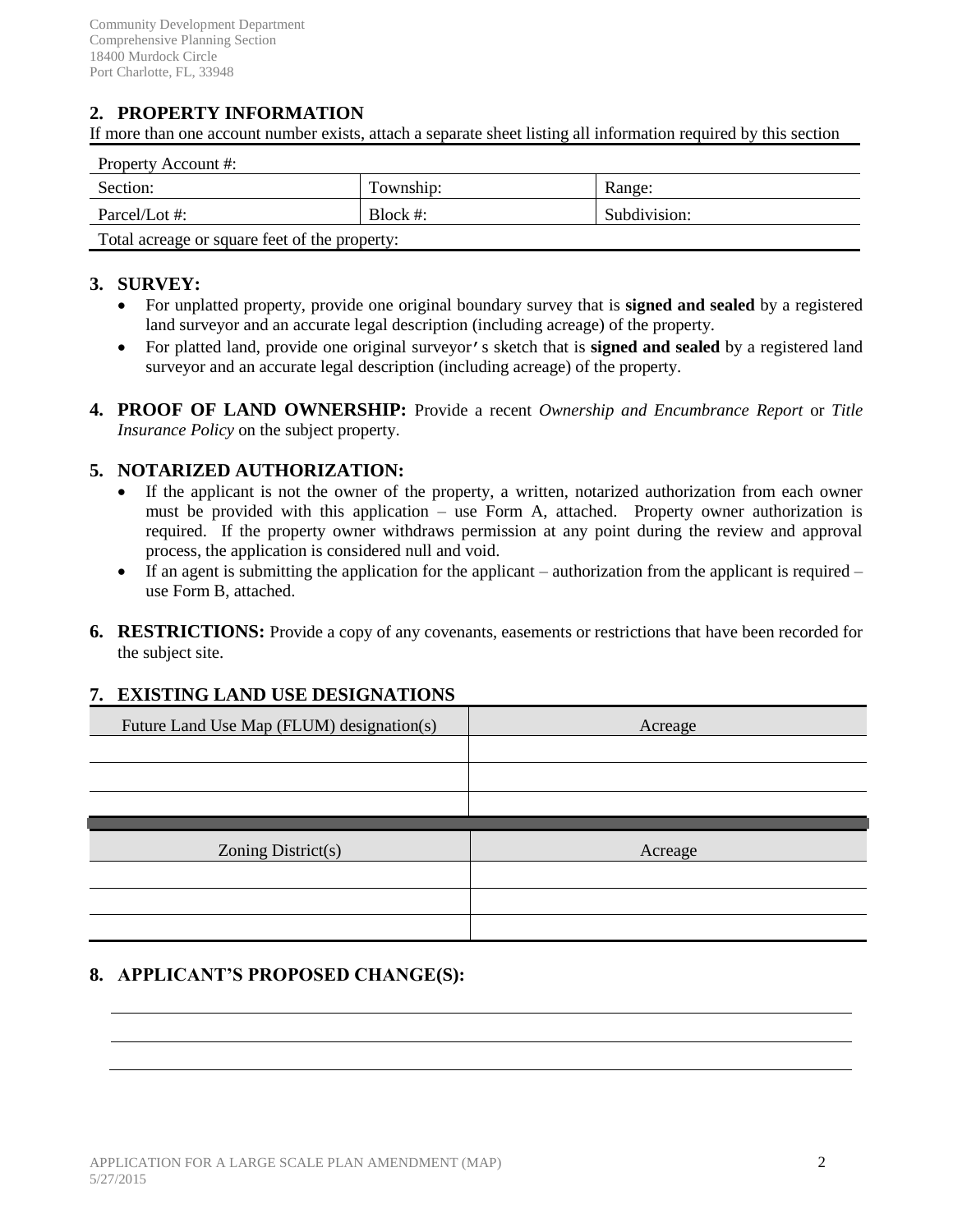**If the proposed change involves an increase in density, which of the Receiving Zone criteria does the property meet, or would this be an exemption consistent with a Revitalization Plan?**

**\_\_\_\_\_\_\_\_\_\_\_\_\_\_\_\_\_\_\_\_\_\_\_\_\_\_\_\_\_\_\_\_\_\_\_\_\_\_\_\_\_\_\_\_\_\_\_\_\_\_\_\_\_\_\_\_\_\_\_\_\_\_\_\_\_\_\_\_\_\_\_\_\_\_\_\_\_\_**

**9. REASON FOR PROPOSED CHANGE(S)** (attach additional sheets if necessary)**:**

### **10. CURRENT LAND USE OF SUBJECT PROPERTY** (example: house, vacant land, barn, etc.)**:**

## **11. SURROUNDING LAND USES:**

| North: |  |
|--------|--|
| South: |  |
| East:  |  |
| West:  |  |

#### **12. ENVIRONMENTAL ASSESSMENT:**

- Provide an *Environmental Assessment Report,* conducted within one year or less from the date of submittal, that includes:
	- o Maps and surveys of the subject site illustrating the existing land cover according to Level 3 of the FLUCCS
	- o Locations of listed flora and fauna species, if present.
	- o If any wetlands are identified on site, provide a survey showing delineations of any wetlands, acreages, and the wetland Category (ENV Policy 3.1.3) under which they fall.
	- o If the property is adjacent to any Federal, State, or County wildlife management areas, parks, preserves or reserves, supply a science-based analysis of possible impacts to the environmental resources of these lands and the manner in which these impacts can be eliminated. Where elimination is not possible, the analysis shall detail how these impacts can be reduced and mitigated.

### **13. INFRASTRUCTURE:**

#### **A. Roadway**

i. List the roads or streets upon which vehicles may travel to gain access to the site (generally within  $\frac{1}{4}$  mile radius):

ii. *Traffic Impact Analysis*: This study must be authored by a registered professional engineer in the State of Florida. Provide a study showing the impacts development of the subject site, at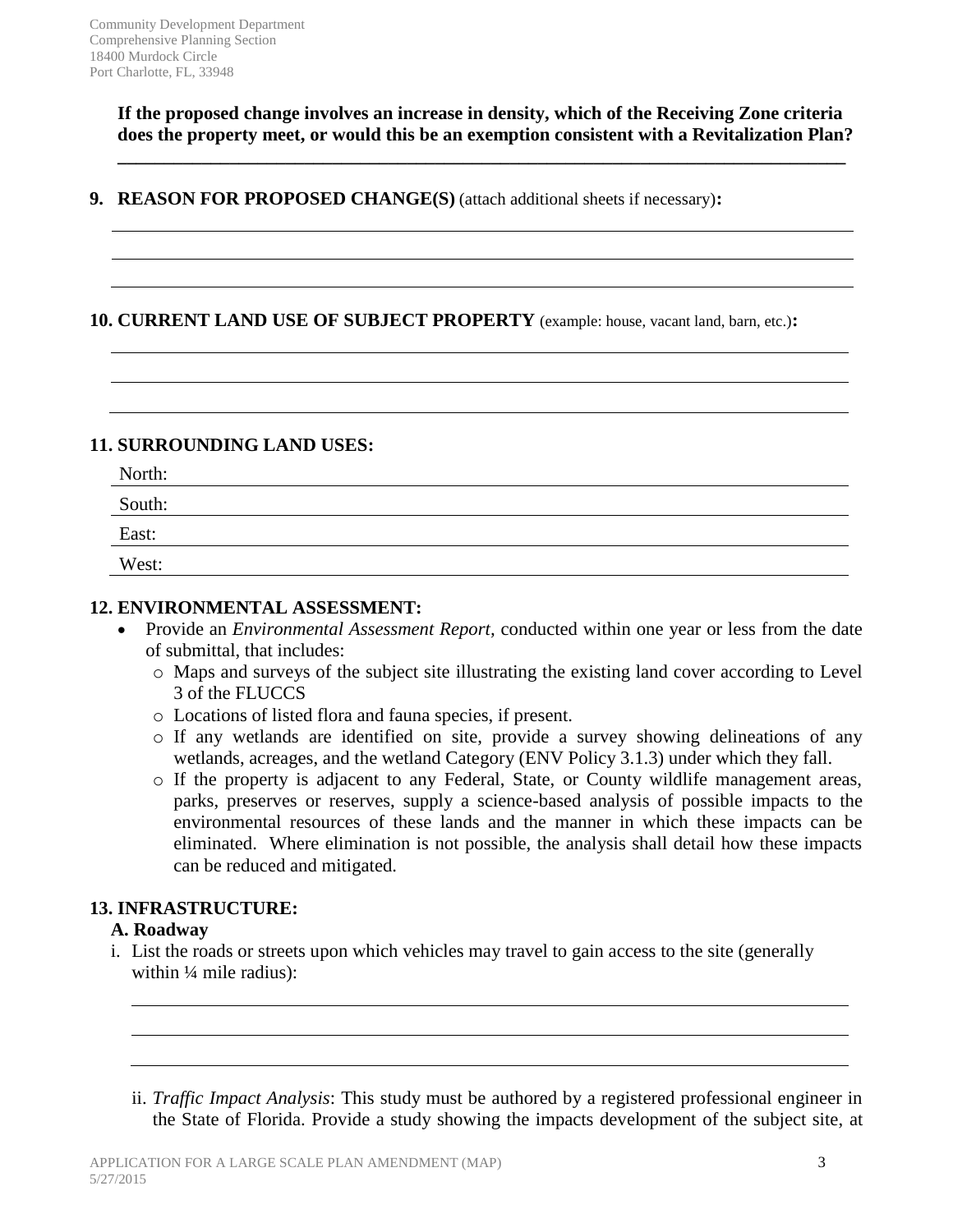the maximum buildout allowed, under the proposed FLUM designation(s) would have on the surrounding roadway network. Where traffic impacts reduce LOS below 'D', provide a proportionate fair share assessment for those impacted roadways. If buildout is voluntarily restricted by the applicant, the report may utilize the restricted buildout numbers.

 *Hurricane Evacuation Study*: For any property that is even partially located in a Coastal High Hazard Area, or which generates trips wherein the majority of those trips would utilize a roadway that runs through a Coastal High Hazard Area, a *Hurricane Evacuation Study* must accompany any *Traffic Impact Analysis*.

#### **B. Potable Water and Sanitary Sewer and other Utility Services**

- i. Submit a letter from any water or sewer utilities that will be serving the subject site stating availability of utility service to the property.
- ii. Attach an *Estimated Potable Water and Sanitary Sewer Usage Report*: provide a report showing the gallons per day that may be generated by development of the subject site at the maximum buildout allowed under the proposed FLUM designation(s). If buildout is voluntarily restricted by the applicant, the report may utilize the restricted buildout numbers.
- **14. HISTORICAL OR ARCHEOLOGICAL SITES:** The applicant must submit an *Archeological/Historical Memo* indicating that a review of the National Register of Historic Places, the Florida Master Site File and the Local Historic Register (when available) has been performed and the results of that review. If the subject site contains any object listed in these resources, the applicant must provide an *Archeological/Historical Survey* performed by a professional archeologist licensed in the State of Florida.

### **15. ADJACENT PROPERTY OWNERS INFORMATION:**

Provide an *electronic text file (.txt)* that includes the names and addresses of all property owners within 200 feet of the subject property (excluding street right-of-ways), and a map indicating which properties are included in the address list. The Adjacent Property Owner List must be based upon the latest available property records of the Property Appraiser's Office. The list shall include property owner's name, mailing address, and parcel(s) or lot(s) description or account number so each parcel can be referenced on the Adjacent Property Owner Map. Refer to the Geographic Information System Internet site for mapping and owner information at **http://www.ccgis.com/**. (Use a buffer of 250 feet or larger in order to account for right-of-ways, canals, etc.) Every property owner within 200 feet of every parcel of land involved will be notified of the schedule of public hearings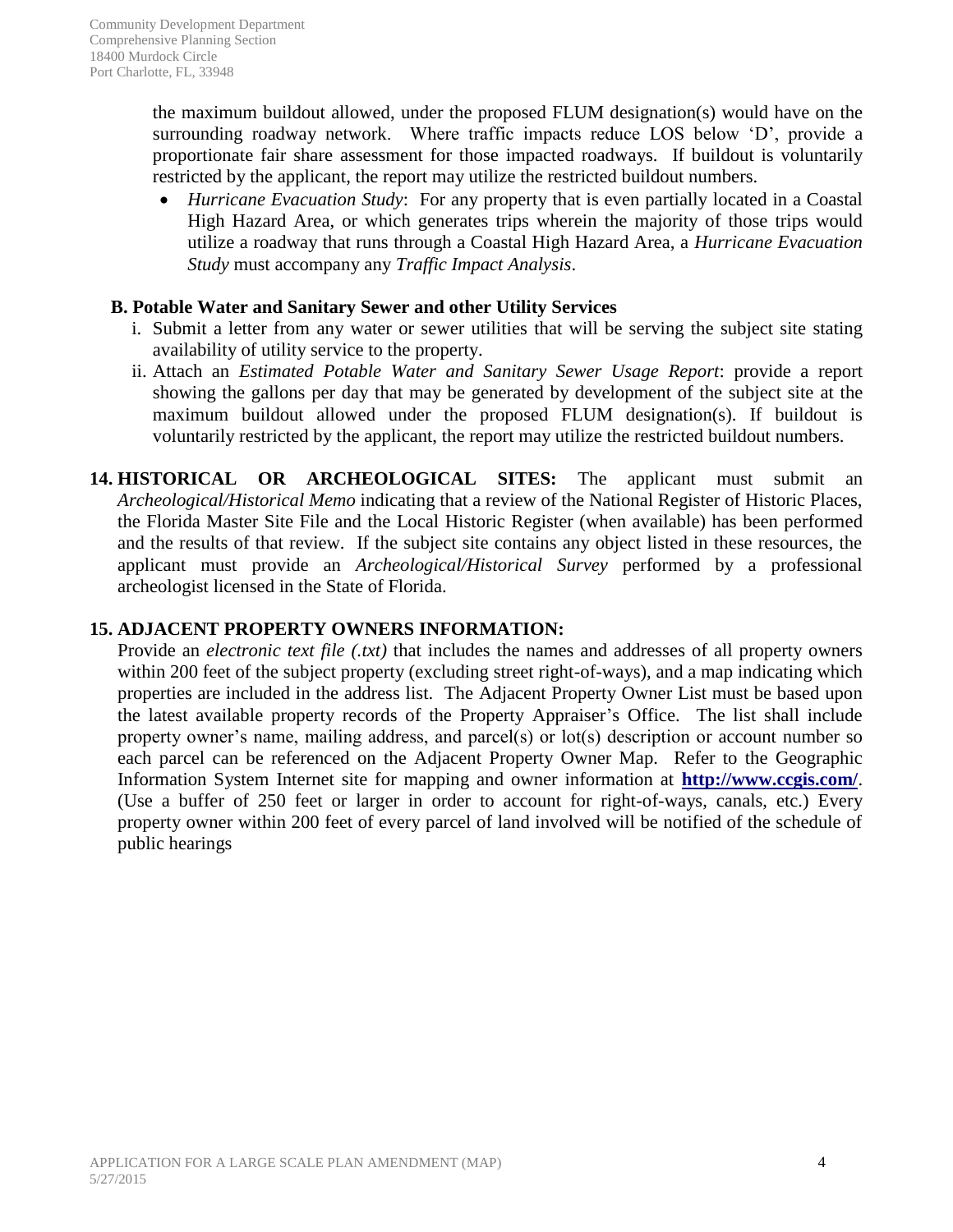# **FORM A. PROPERTY OWNER AUTHORIZATION TO APPLICANT**

| I, the undersigned, being first duly sworn, depose and say that I am the owner of the property described<br>and which is the subject matter of the proposed hearing. |                            |                                                     |                                                    |
|----------------------------------------------------------------------------------------------------------------------------------------------------------------------|----------------------------|-----------------------------------------------------|----------------------------------------------------|
| this PLAN AMENDMENT.                                                                                                                                                 |                            |                                                     |                                                    |
|                                                                                                                                                                      |                            |                                                     |                                                    |
| The foregoing instrument was acknowledged before me this _______ day of __________, 20___, by                                                                        |                            |                                                     |                                                    |
| Notary Public Signature                                                                                                                                              | Signature of Owner         | as identification and who did/did not take an oath. | who is personally known to me or has/have produced |
| <b>Notary Printed Signature</b>                                                                                                                                      | Printed Signature of Owner |                                                     |                                                    |
| Title                                                                                                                                                                | Address                    |                                                     |                                                    |
| <b>Commission Code</b>                                                                                                                                               | City, State, Zip           |                                                     |                                                    |
|                                                                                                                                                                      | Telephone Number           |                                                     |                                                    |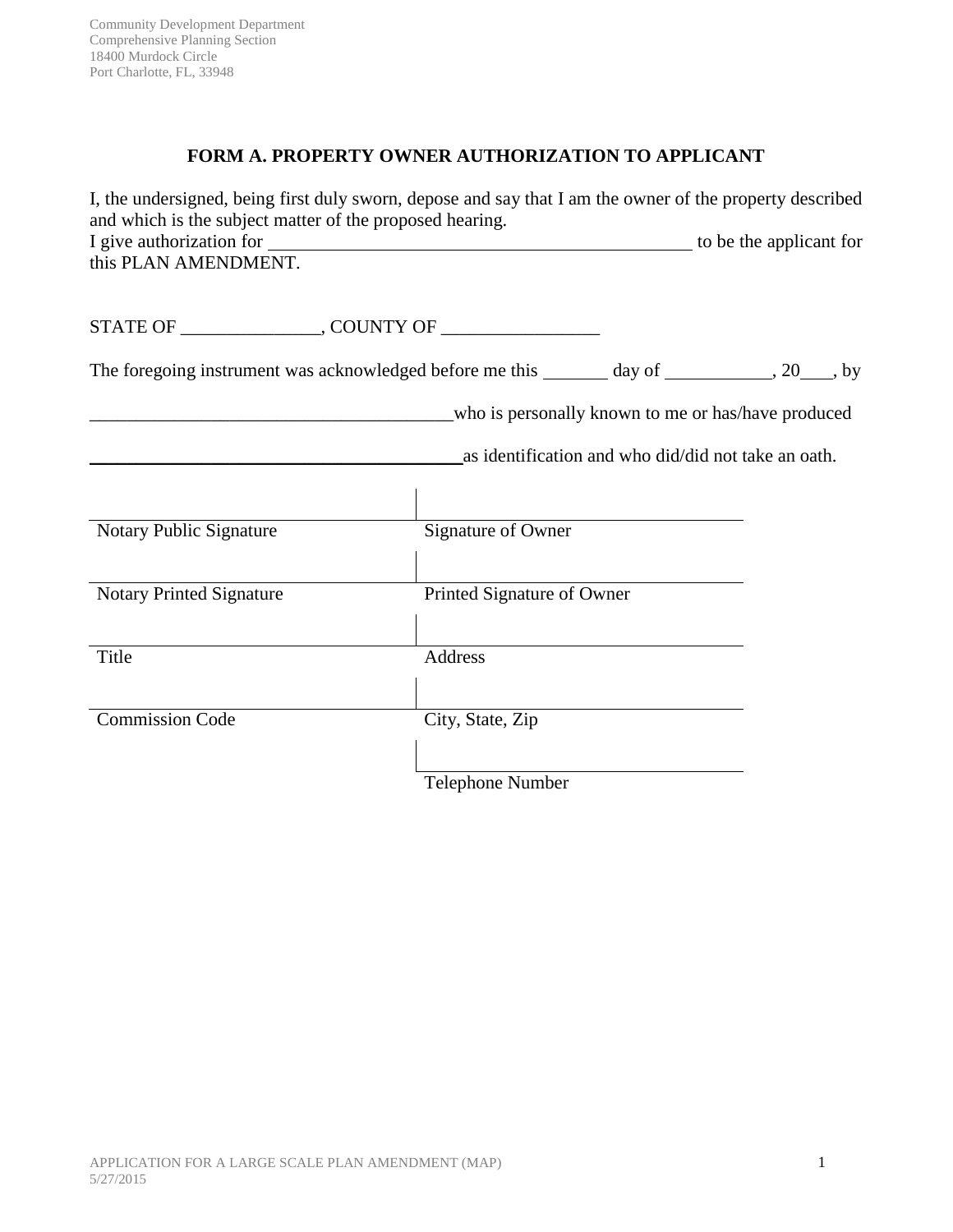# **FORM B. APPLICANT AUTHORIZATION TO AGENT**

| I, the undersigned, being first duly sworn, depose and say that I am the applicant for this PLAN<br>AMENDMENT of the property described and which is the subject matter of the proposed hearing.<br>application. |                                |                                                     |                                                    |
|------------------------------------------------------------------------------------------------------------------------------------------------------------------------------------------------------------------|--------------------------------|-----------------------------------------------------|----------------------------------------------------|
|                                                                                                                                                                                                                  |                                |                                                     |                                                    |
| The foregoing instrument was acknowledged before me this _______ day of ___________, 20____, by                                                                                                                  |                                |                                                     |                                                    |
| Notary Public Signature                                                                                                                                                                                          | <b>Signature of Applicant</b>  | as identification and who did/did not take an oath. | who is personally known to me or has/have produced |
| <b>Notary Printed Signature</b>                                                                                                                                                                                  | Printed Signature of Applicant |                                                     |                                                    |
| Title                                                                                                                                                                                                            | Address                        |                                                     |                                                    |
| <b>Commission Code</b>                                                                                                                                                                                           | City, State, Zip               |                                                     |                                                    |
|                                                                                                                                                                                                                  | <b>Telephone Number</b>        |                                                     |                                                    |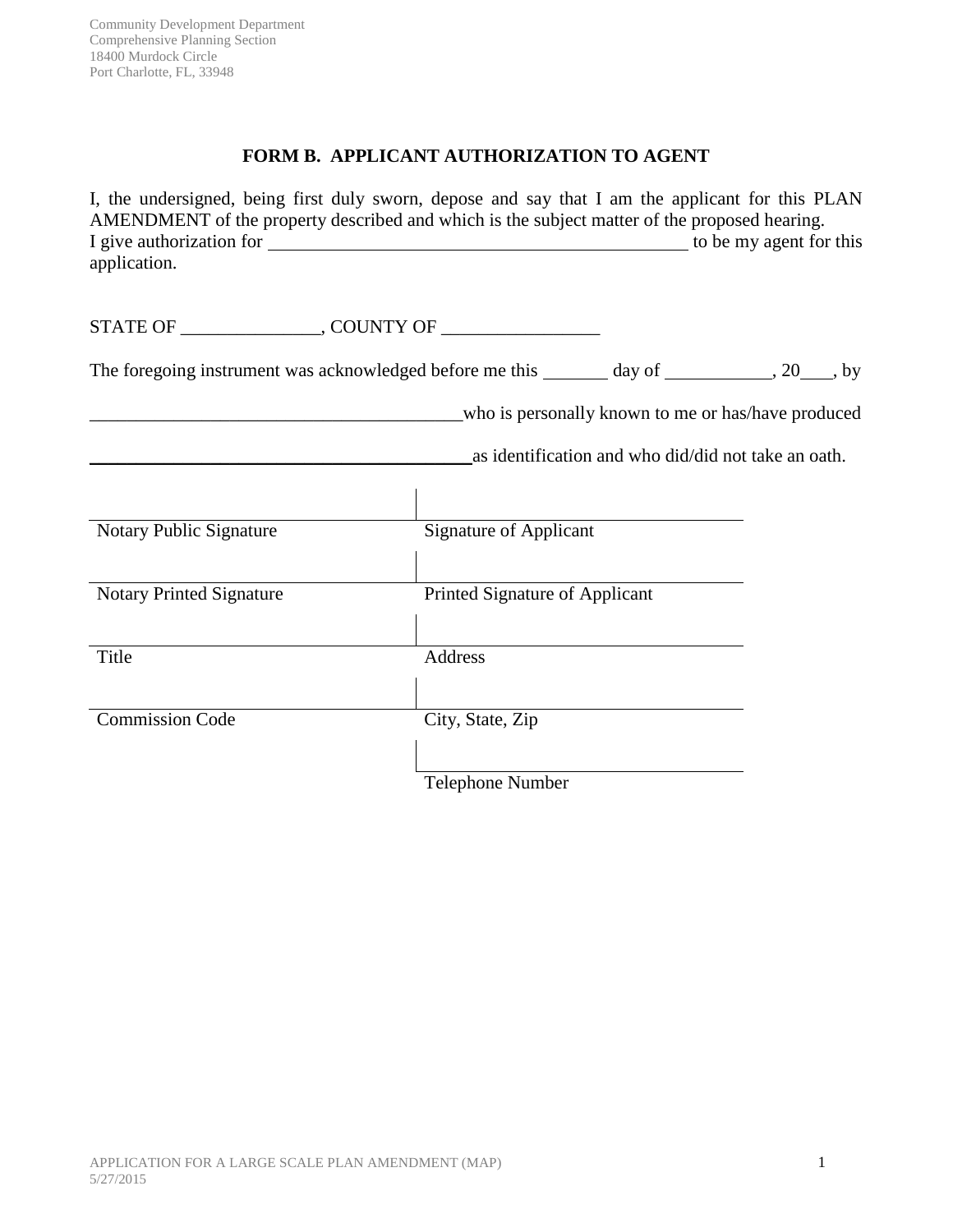Community Development Department Comprehensive Planning Section 18400 Murdock Circle Port Charlotte, FL, 33948

#### **AFFIDAVIT**

I, the undersigned, being first duly sworn, depose and say that I am the owner or agent of the property described and which is the subject matter of the proposed hearing; that all answers to the questions in this application, and all sketches, data and other supplementary matter attached to and made a part of the application are honest and true to the best of my knowledge and belief. I understand this application must be complete and accurate before the hearing can be advertised, and that if I am not the owner of the property I have attached a notarized authorization from the owner(s) to submit this application. I acknowledge that all items listed in the application must be submitted concurrent at the time the County accepts the application. I swear that the attached list of adjacent property owners is complete, including all property owners within 200 feet of the subject properties (excluding right-ofways), that it is correct, providing addresses as listed in the County Tax Roll.

|                                 | The foregoing instrument was acknowledged before me this $\_\_\_\_$ day of $\_\_\_\_$ , 20, by |                                                     |                                                    |
|---------------------------------|------------------------------------------------------------------------------------------------|-----------------------------------------------------|----------------------------------------------------|
|                                 |                                                                                                |                                                     | who is personally known to me or has/have produced |
|                                 |                                                                                                | as identification and who did/did not take an oath. |                                                    |
|                                 |                                                                                                |                                                     |                                                    |
| Notary Public Signature         | Signature of Applicant or Agent                                                                |                                                     |                                                    |
| <b>Notary Printed Signature</b> | Printed Signature of Applicant or Agent                                                        |                                                     |                                                    |
| Title                           | Address                                                                                        |                                                     |                                                    |
|                                 |                                                                                                |                                                     |                                                    |
| <b>Commission Code</b>          | City, State, Zip                                                                               |                                                     |                                                    |
|                                 | <b>Telephone Number</b>                                                                        |                                                     |                                                    |